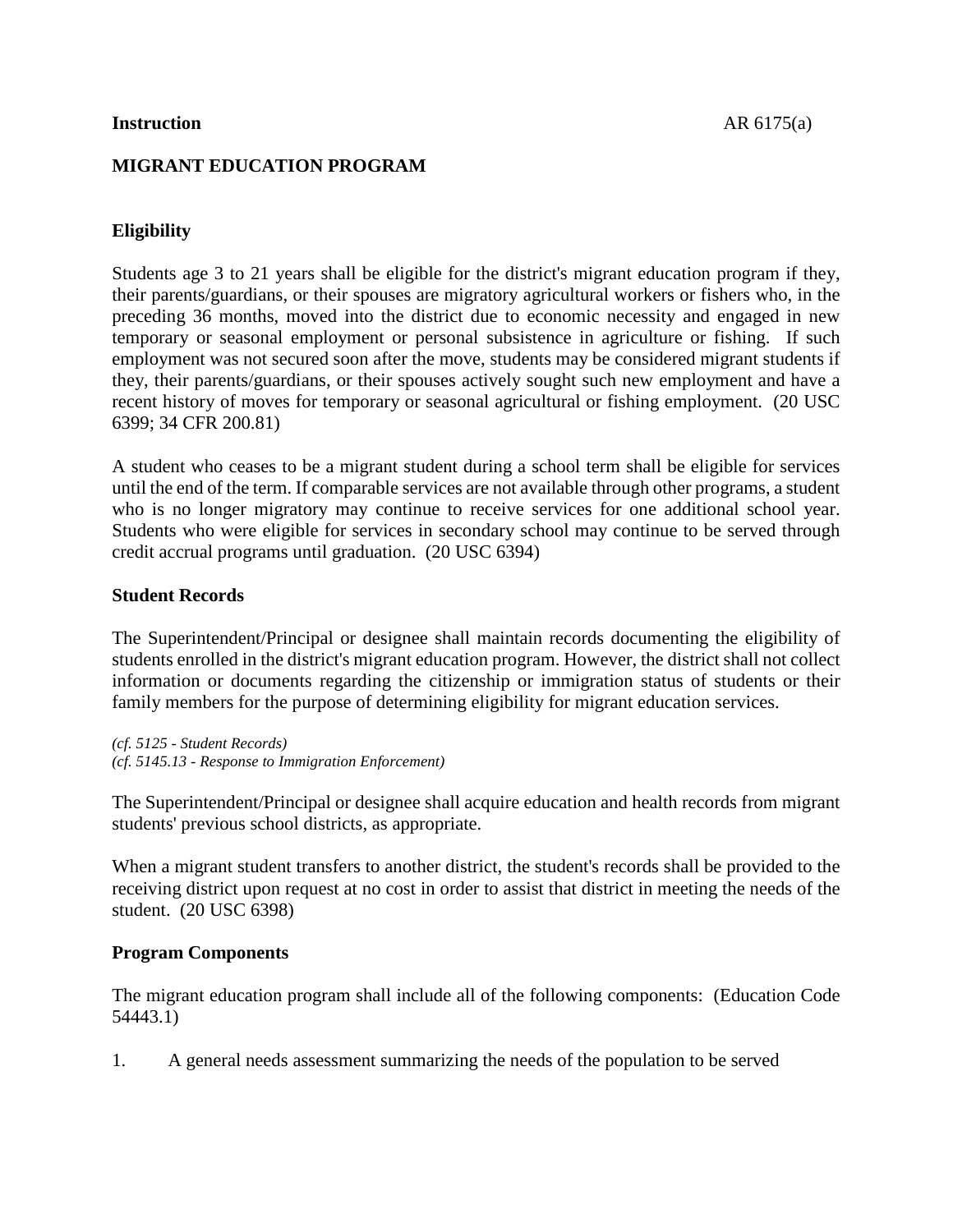- 2. A comprehensive program to meet the educational, health, and related needs of participating students which supplements the district program and includes, but is not limited to:
	- a. Instructional services, including academic, remedial and compensatory, bilingualcrosscultural, and career technical instruction
- *(cf. 6174 - Education for English Learners)*
- *(cf. 6177 - Summer Learning Programs)*
- *(cf. 6178 - Career Technical Education)*
	- b. Counseling and career education services
- *(cf. 6164.2 - Guidance/Counseling Services)*
	- c. Preschool services in accordance with Education Code 54443
- *(cf. 5148.3 - Preschool/Early Childhood Education)*
	- d. Other educational services that are not otherwise available in sufficient quantity or quality to eligible migrant students
	- e. The acquisition of instructional materials and equipment necessary to adequately provide the appropriate services
	- f. Other related services to meet the special needs of eligible migrant students to enable them to participate effectively in instructional services
	- g. The coordination and teaming of existing resources serving migrant students, such as bilingual-crosscultural education, health screening, and compensatory education

*(cf. 5141.6 - School Health Services) (cf. 5147 - Dropout Prevention) (cf. 6171 - Title I Programs)*

- 3. Individual assessment of the educational and relevant health needs of each participating student, within 30 days of enrollment, including assessments concurrently provided pursuant to compensatory education, bilingual-crosscultural education, school improvement programs, and other programs serving the student
- 4. A brief individual learning plan listing the services to be provided to each student, which shall be given to the parent/guardian in writing or at a parent/guardian conference, annually and when the student moves to a new district

AR 6175(c)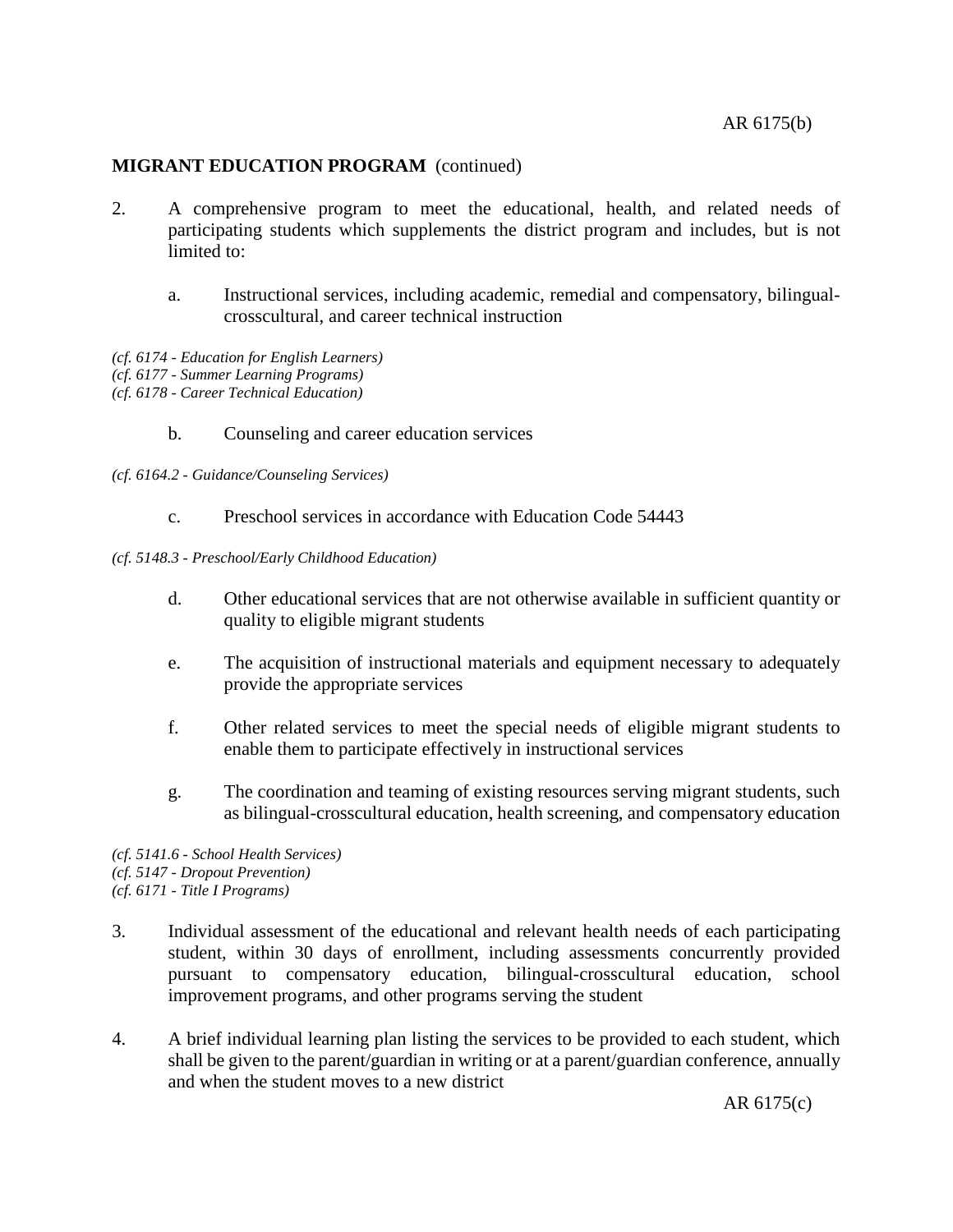5. Staffing and staff development plans and practices to meet the needs of students and implement the program

*(cf. 4131 - Staff Development) (cf. 4231 - Staff Development) (cf. 4331 - Staff Development)*

6. Parent/guardian and community involvement as specified in Education Code 54444.2, including, but not necessarily limited to, the establishment of a parent/guardian advisory council to actively involve parents/guardians in planning, operating, and evaluating the district's migrant education program

*(cf. 1220 - Citizen Advisory Committees) (cf. 6020 - Parent Involvement)*

> The migrant education program shall provide for the same opportunities for parent/guardian involvement that are provided to parents/guardians for federal Title I programs. (20 USC 6394)

7. Evaluations which include annual student progress and overall program effectiveness and quality control reports

Contingent upon funding, the district shall provide home-based and/or school-based family literacy services to migrant families to enhance literacy levels, parenting skills, and English language skills of parents/guardians.

## **Summer School**

The district shall conduct summer school program(s) for eligible migrant students. The summer school program shall respond to the individual needs of participating students and shall build on and be consistent with the instructional programs offered to these students during the regular school year. Coursework shall be of the same level of difficulty in each subject as that provided to students enrolled in regular classes of instruction within the district in the preceding year. (Education Code 54444.3)

Teachers in the summer school program shall have cultural training or background and understanding of the special needs of migrant students and possess the proper credential for the subjects and grade levels to which they are assigned. (Education Code 54444.3)

The program shall comply with the following requirements for instructional time: (Education Code 54444.3)

1. For kindergarten class, a minimum of 180 minutes per day, including recesses, for not less than 20 instructional days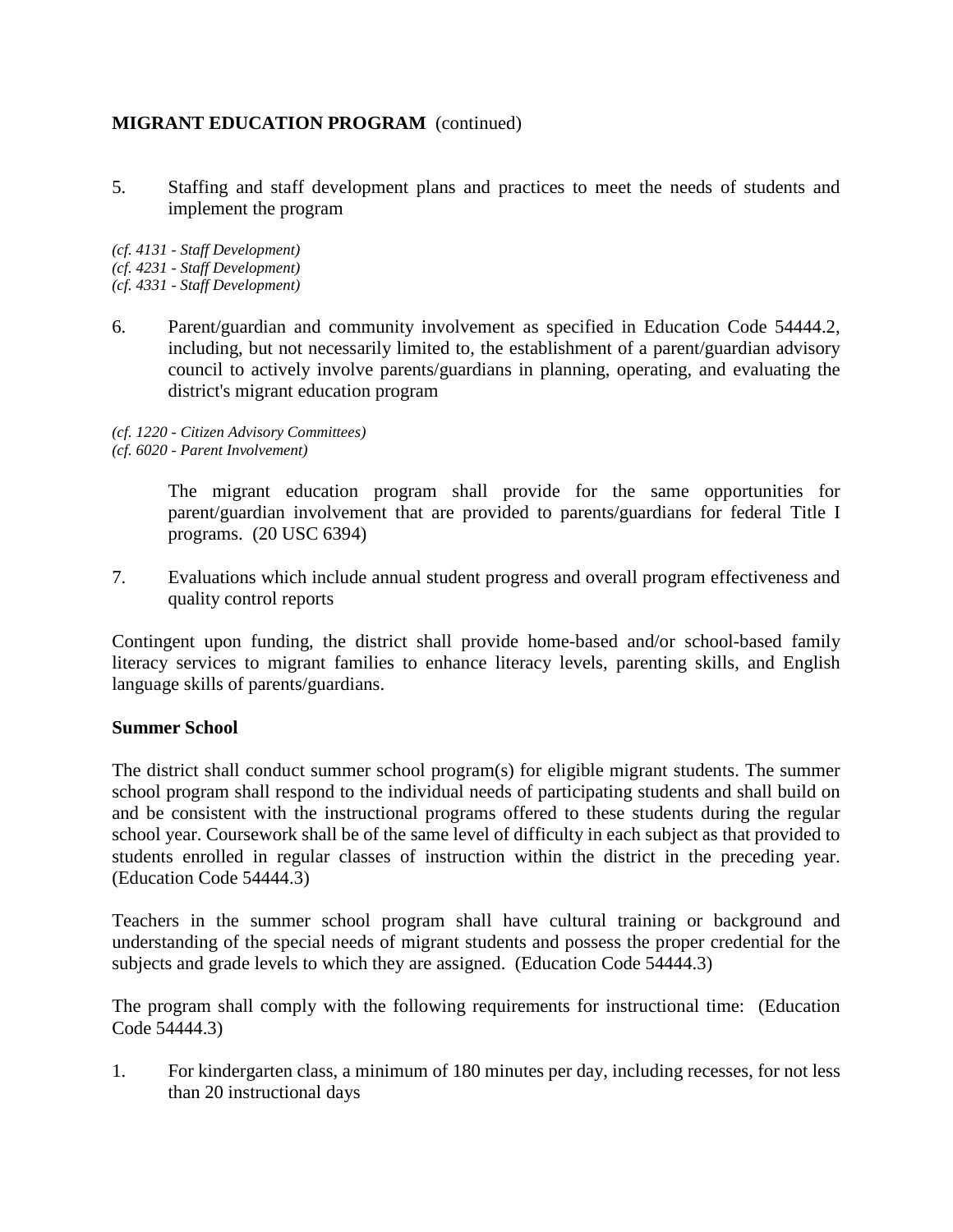- 2. For grades 1-8, a minimum of 200 minutes per day, including recesses and passing time but excluding noon intermissions, for not less than 20 instructional days
- 3. For grades 7-12, a minimum of 240 minutes per day, including passing time but excluding noon intermissions, for not less than 30 instructional days

When district facilities that are suitable for the summer climate are available, the district shall make facilities available at cost to other agencies that request facilities for the operation of migrant summer school programs. When approved by the Superintendent of Public Instruction, the district may jointly offer facilities with a neighboring district to meet the needs of the migrant summer school program for the entire area. (Education Code 54444.3)

## **Applicability of Graduation Requirements**

To obtain a high school diploma, migrant students shall complete all courses required by Education Code 51225.3 and shall generally fulfill any additional graduation requirements prescribed by the Board.

#### *(cf. 6146.1 - High School Graduation Requirements)*

However, when a migrant student who has completed the second year of high school transfers into the district or transfers between high schools within the district, the student shall be exempted from all district-adopted coursework and other district-established graduation requirements, unless the district makes a finding that the student is reasonably able to complete the additional requirements in time to graduate from high school by the end of the fourth year of high school. Within 30 calendar days of the transfer, the Superintendent/Principal or designee shall notify the student and the student's parent/guardian of the availability of the exemption and whether the student qualifies for it. If the Superintendent/Principal or designee fails to provide this notification, the student shall be eligible for the exemption once notified, even if the notification occurs after the student no longer meets the definition of a migrant student. (Education Code 51225.1)

#### *(cf. 5145.6 - Parental Notifications)*

To determine whether a migrant student is in the third or fourth year of high school, the district shall use either the number of credits the student has earned as of the date of the transfer or the length of school enrollment, whichever qualifies the student for the exemption. (Education Code 51225.1)

The Superintendent/Principal or designee shall notify any migrant student who is granted an exemption and the student's parent/guardian how any requirements that are waived will affect the student's ability to gain admission to a postsecondary educational institution and shall provide information about transfer opportunities available through the California Community Colleges. (Education Code 51225.1)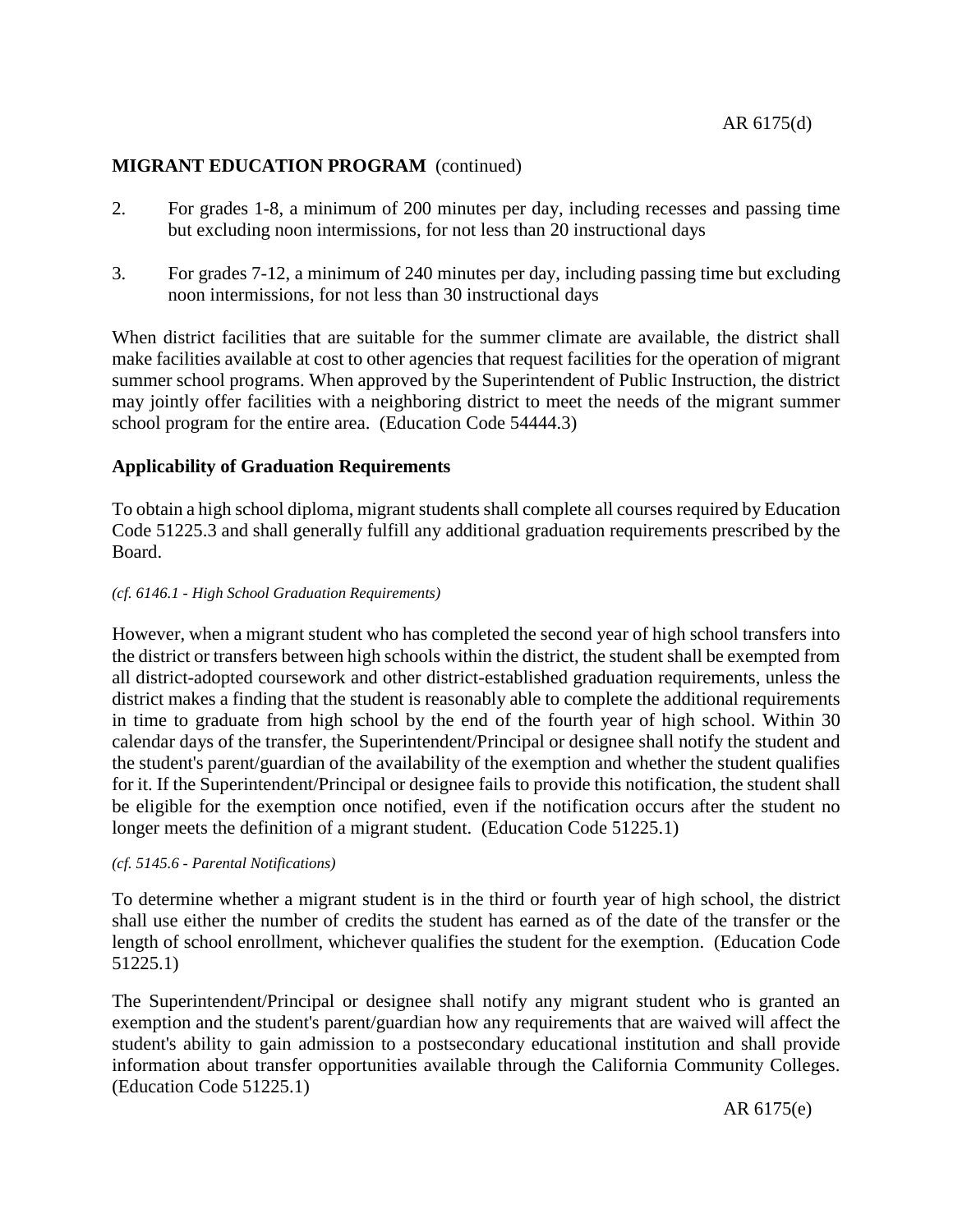The district shall not require or request a migrant student to transfer schools in order to qualify for an exemption, and no request for a transfer solely to qualify for an exemption shall be made by a migrant student or parent/guardian. (Education Code 51225.1)

If a migrant student is exempted from local graduation requirements, the exemption shall continue to apply after the student no longer meets the definition of a migrant student if the student is still enrolled in school or transfers to another school district. (Education Code 51225.1)

Upon making a finding that a migrant student is reasonably able to complete district graduation requirements within a fifth year of high school, the Superintendent/Principal or designee shall: (Education Code 51225.1)

- 1. Inform the student and parent/guardian of the student's option to remain in school for a fifth year to complete the district's graduation requirements and how that will affect the student's ability to gain admission to a postsecondary educational institution
- 2. Provide information to the student about transfer opportunities available through the California Community Colleges
- 3. Upon agreement with the student or parent/guardian, permit the student to stay in school for a fifth year to complete the district's graduation requirements

# **Parent Advisory Council**

The parent advisory council shall be comprised of members who are knowledgeable of the needs of migrant students and shall be elected by the parents/guardians of students enrolled in the district's migrant education program. The composition of the council shall be determined by the parents/guardians at a general meeting to which all parents/guardians of participating students shall be invited. The parents/guardians shall be informed, in a language they understand, that they have the sole authority to decide on the composition of the council. (Education Code 54444.2)

At least two-thirds of the advisory council shall consist of parents/guardians of migrant students. (Education Code 54444.2)

All parent/guardian candidates for the council shall be nominated by parents/guardians. Nonparent candidates, such as teachers, administrators, other school personnel, or students, shall be nominated by the groups they represent. All other community candidates shall be nominated by the parents/guardians. (Education Code 54444.2)

The parent/guardian advisory council shall meet at least six times during the year and shall: (Education Code 54444.4)

AR 6175(f)